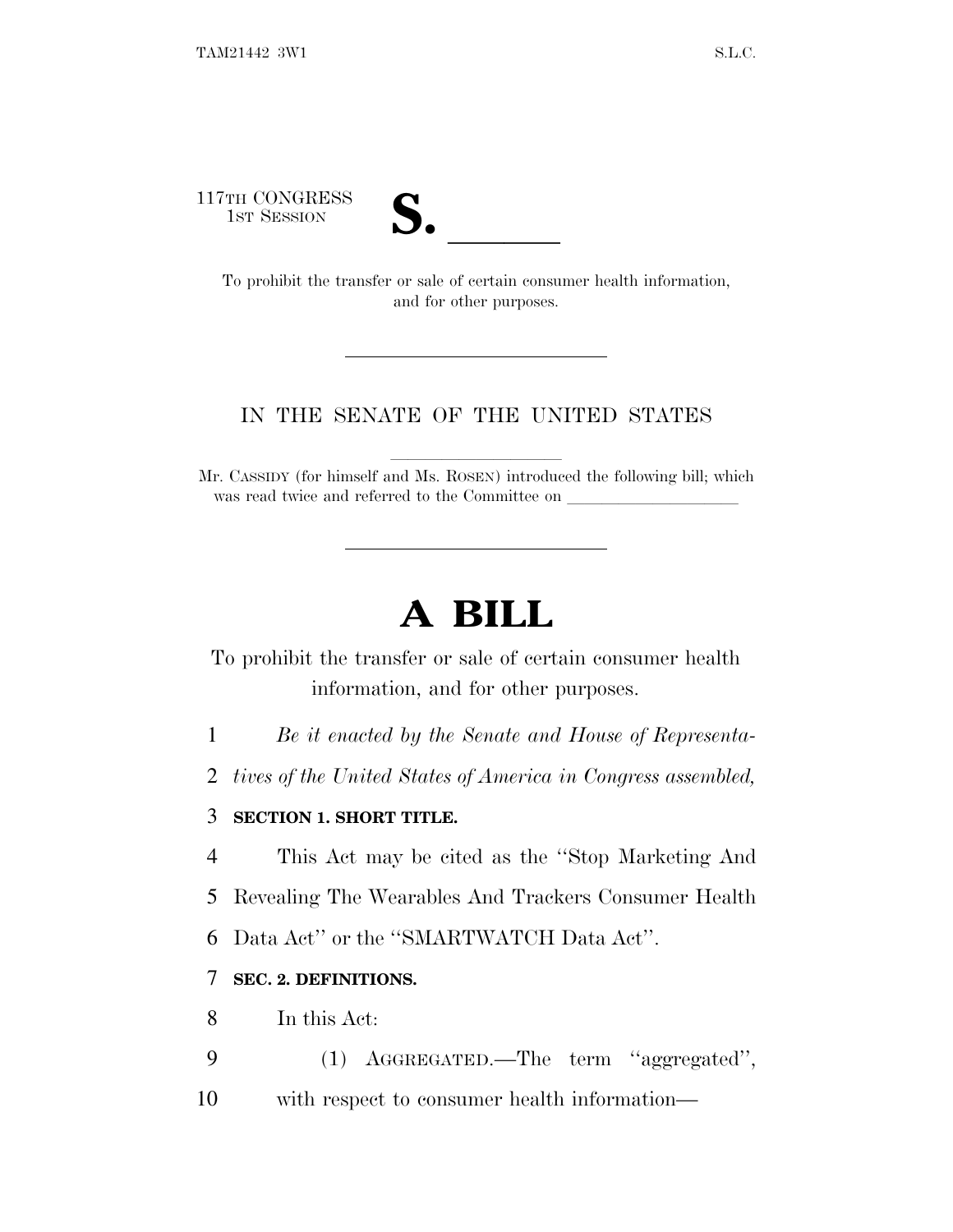| $\mathbf{1}$   | (A) means the removal of individual con-            |
|----------------|-----------------------------------------------------|
| $\overline{2}$ | sumer identities, so that the information is not    |
| 3              | linked or reasonably linkable to any consumer,      |
| $\overline{4}$ | including a personal consumer device; and           |
| 5              | (B) does not include one or more indi-              |
| 6              | vidual consumer records that have not been          |
| 7              | deidentified.                                       |
| 8              | (2) BIOMETRIC INFORMATION.—The term "bio-           |
| 9              | metric information"-                                |
| 10             | (A) means the physiological, biological, or         |
| 11             | behavioral characteristics of an individual, and    |
| 12             | recorded, copied, captured, converted,<br>the       |
| 13             | stored derivatives of any such characteristics,     |
| 14             | that can be used, singly or in combination with     |
| 15             | each other or with other identifying data, to es-   |
| 16             | tablish the identity of an individual; and          |
| 17             | (B) includes deoxyribonucleic acid, imagery         |
| 18             | of the iris, retina, fingerprint, face, hand, palm, |
| 19             | vein patterns, and voice recordings, from which     |
| 20             | an identifier template, such as a faceprint, a      |
| 21             | minutiae template, or a voiceprint, can be ex-      |
| 22             | tracted.                                            |
| 23             | (3) BUSINESS ASSOCIATE; COVERED ENTITY;             |
| 24             | HEALTH INFORMATION.—The terms<br><b>PROTECTED</b>   |
| 25             | "business associate", "covered entity", and "pro-   |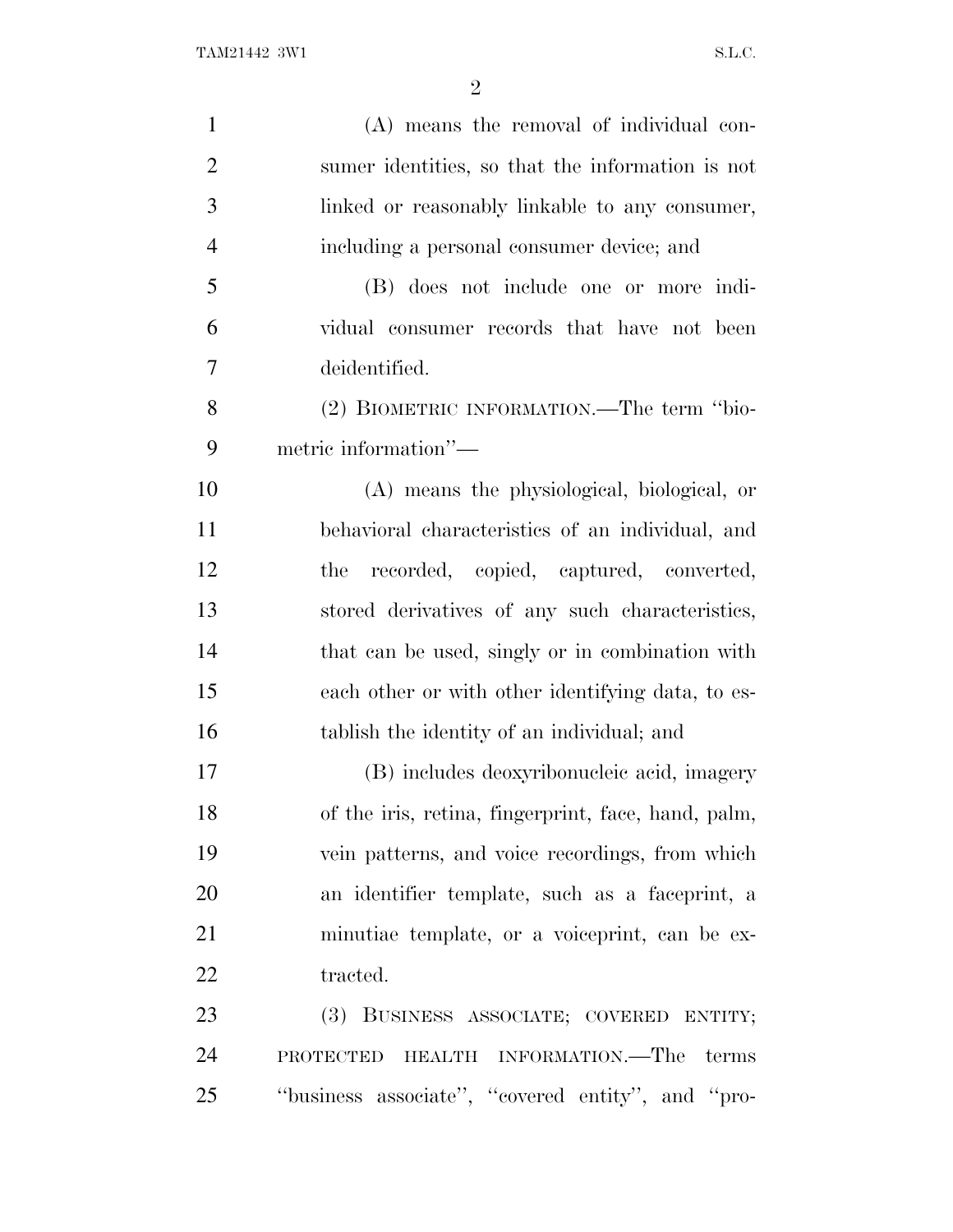| $\mathbf{1}$   | tected health information" have the meanings given  |
|----------------|-----------------------------------------------------|
| $\overline{2}$ | such terms in section 160.103 of title 45, Code of  |
| 3              | Federal Regulations (or any successor regulations). |
| $\overline{4}$ | (4) COMMERCIAL PURPOSES.—The term "com-             |
| 5              | mercial purposes"—                                  |
| 6              | (A) means an action intended—                       |
| 7              | (i) to advance the commercial or eco-               |
| 8              | nomic interests of a person, such as by in-         |
| 9              | ducing another person to buy, rent, lease,          |
| 10             | join, subscribe to, provide, or exchange            |
| 11             | products, goods, property, information, or          |
| 12             | services; or                                        |
| 13             | (ii) to enable or affect, directly or in-           |
| 14             | directly, a commercial transaction; and             |
| 15             | (B) does not include engaging in speech             |
| 16             | that State or Federal courts have recognized as     |
| 17             | noncommercial speech, including political           |
| 18             | speech and journalism.                              |
| 19             | (5) CONSUMER DEVICE.—The term "consumer             |
| 20             | device'                                             |
| 21             | (A) means a commercially produced piece             |
| 22             | of equipment, application software, or mecha-       |
| 23             | nism that has the primary function or capa-         |
| 24             | bility to collect, store, or transmit consumer      |
| 25             | health information; and                             |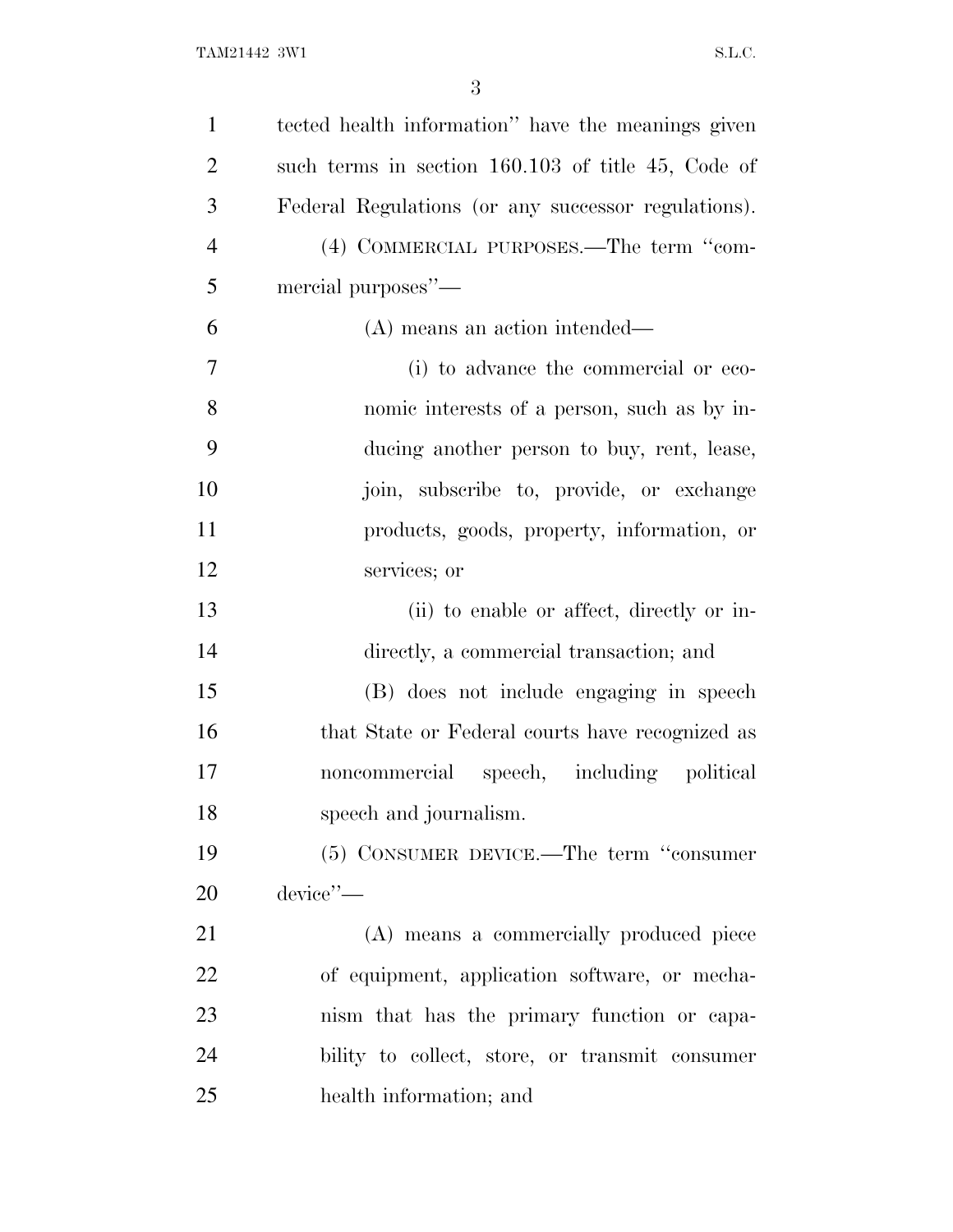(B) may include a device, as defined in section 201(h) of the Federal Food, Drug, and Cosmetic Act (21 U.S.C. 321(h)).

 (6) CONSUMER HEALTH INFORMATION.—The term ''consumer health information'' means any in- formation about the health status, personal biomet- ric information, or personal kinesthetic information about a specific individual that is created or col- lected by a personal consumer device, whether de-tected from sensors or input manually.

 (7) DEIDENTIFIED.—The term ''deidentified'' means information that cannot reasonably identify, relate to, describe, be capable of being associated with, or be linked, directly or indirectly, to a par-ticular consumer, computer, or other device.

 (8) INFORMATION BROKER.—The term ''infor- mation broker'' means any entity that collects con- sumers' personal information and resells or shares that information with another person.

 (9) KINESTHETIC INFORMATION.—The term ''kinesthetic information'' means keystroke patterns or rhythms, gait patterns or rhythms, sleep informa- tion, and other data that relates to the personal health of an individual.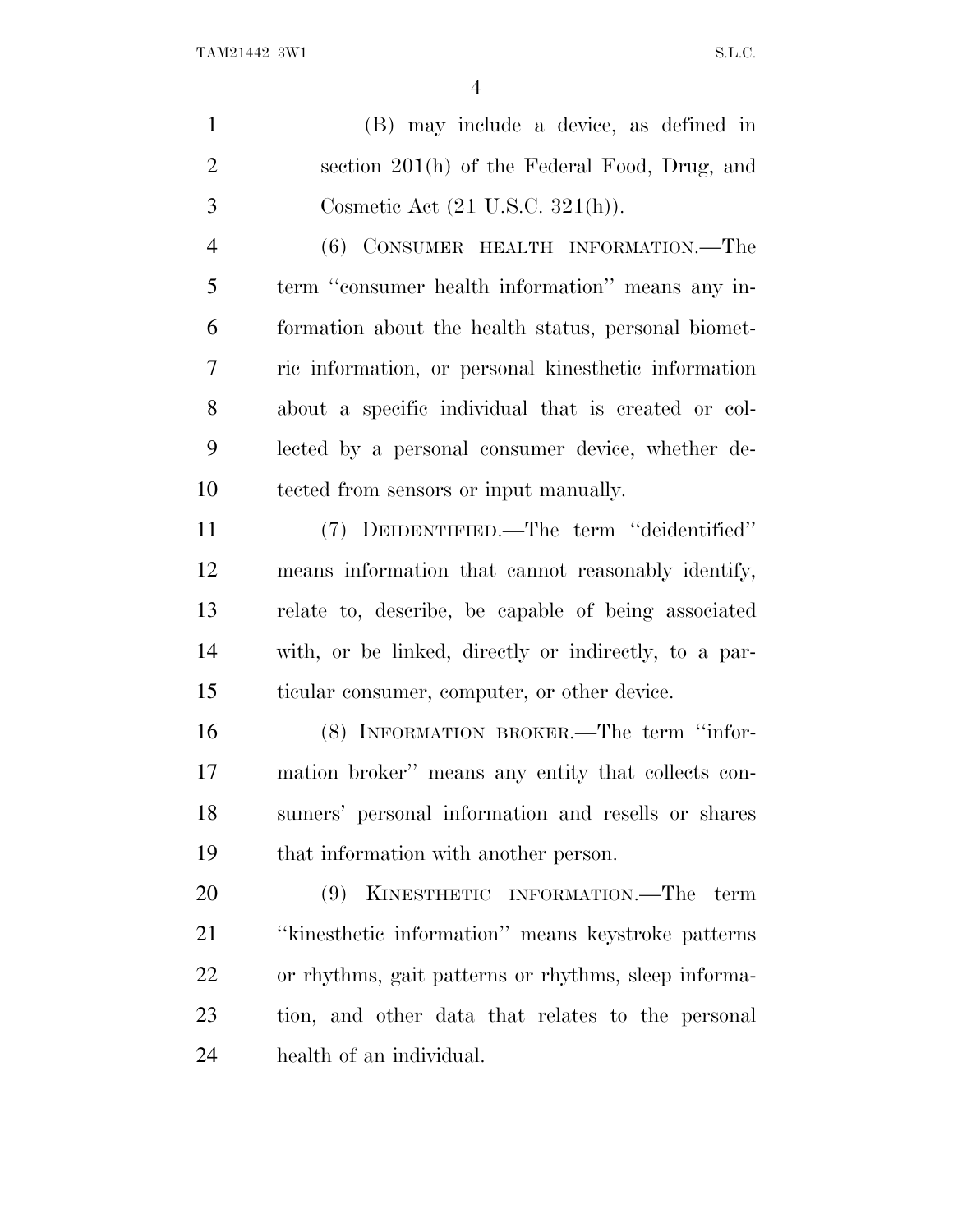## **SEC. 3. PROHIBITIONS.**

 (a) I<sup>N</sup> GENERAL.—Subject to subsection (b), no enti-ty that collects consumer health information may—

 (1) transfer, sell, share, or allow access to any consumer health information (unless aggregated or anonymized) or any other individually identifiable consumer health information collected, recorded, or derived from personal consumer devices to any do- mestic information broker or other domestic entity if—

 (A) the primary business function of such domestic information broker or other domestic entity is collecting or analyzing consumer infor-mation for profit; or

 (B) the purpose for transferring, selling, sharing, or allowing access to such information is to otherwise add value to the entity that col- lects consumer health information, for commer-cial purposes; or

 (2) transfer, sell, or allow access to any con- sumer health information collected, stored, recorded, or derived from personal consumer devices to any in- formation broker or any entity outside of the juris-diction of the United States.

(b) EXCEPTIONS.—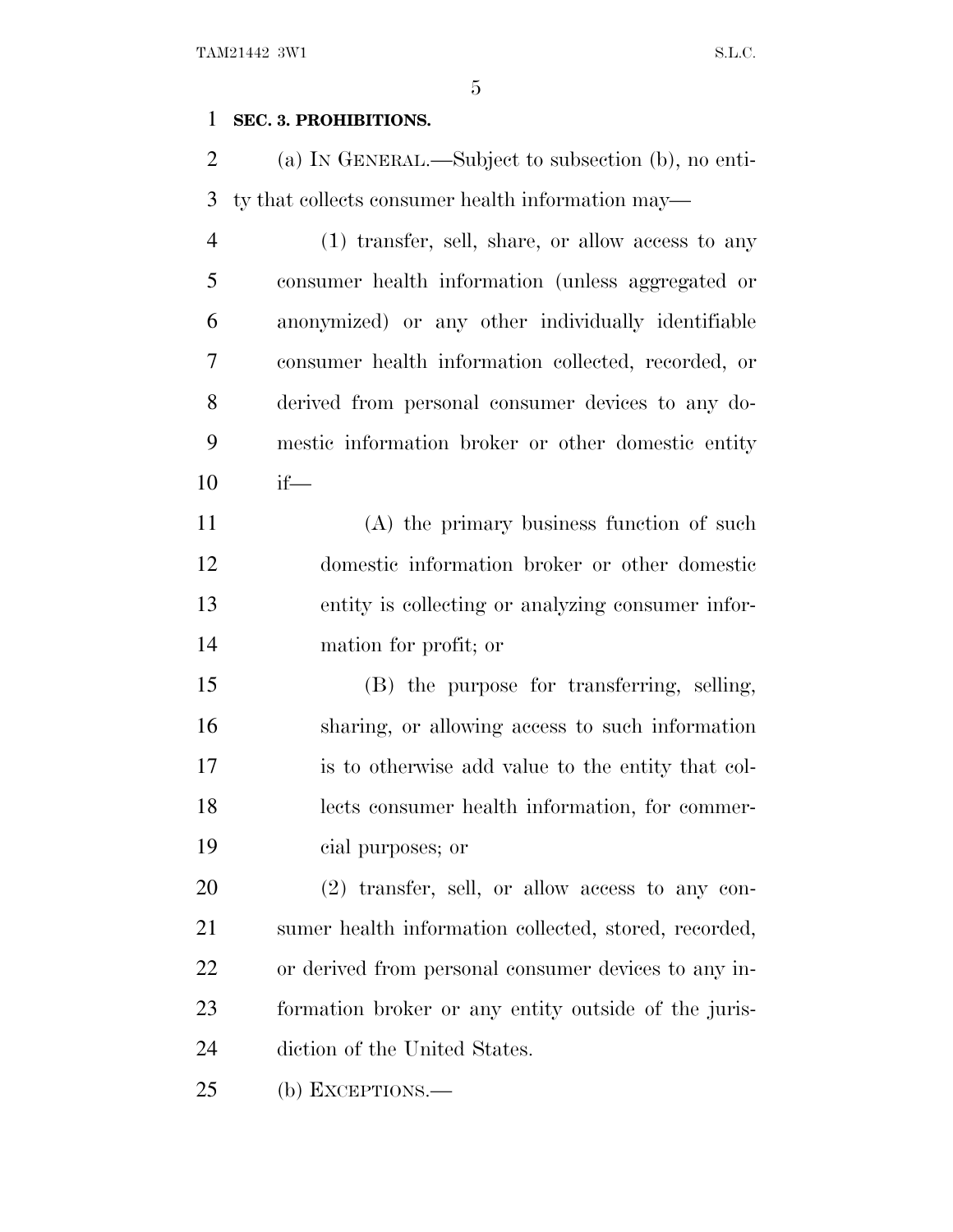| $\mathbf{1}$   | (1) IN GENERAL.—Subject to paragraph (3),           |
|----------------|-----------------------------------------------------|
| $\overline{2}$ | the prohibition under subsection $(a)(1)$ shall not |
| 3              | apply if—                                           |
| $\overline{4}$ | (A) the entity obtains the informed consent         |
| 5              | of the consumer;                                    |
| 6              | (B) the information is provided to a cov-           |
| 7              | ered entity, as defined in section 160.103 of       |
| 8              | title 45, Code of Federal Regulations (or any       |
| 9              | successor regulations);                             |
| 10             | (C) such information is provided to a gov-          |
| 11             | ernment organization or agency, including law       |
| 12             | enforcement or regulators, to comply with appli-    |
| 13             | cable laws, regulations, or rules, or requests of   |
| 14             | law enforcement, regulatory, or other govern-       |
| 15             | mental agencies or in response to a legal proc-     |
| 16             | ess in connection with a subpoena, warrant, dis-    |
| 17             | covery order, or other request or order from a      |
| 18             | law enforcement agency;                             |
| 19             | (D) such information is provided to the en-         |
| 20             | tity's affiliates or other trusted businesses or    |
| 21             | persons to process the information as part of       |
| 22             | the entity's external processing procedures,        |
| 23             | based on the entity's instructions and in compli-   |
| 24             | ance with privacy protections and any other ap-     |
| 25             | propriate confidentiality and security measures;    |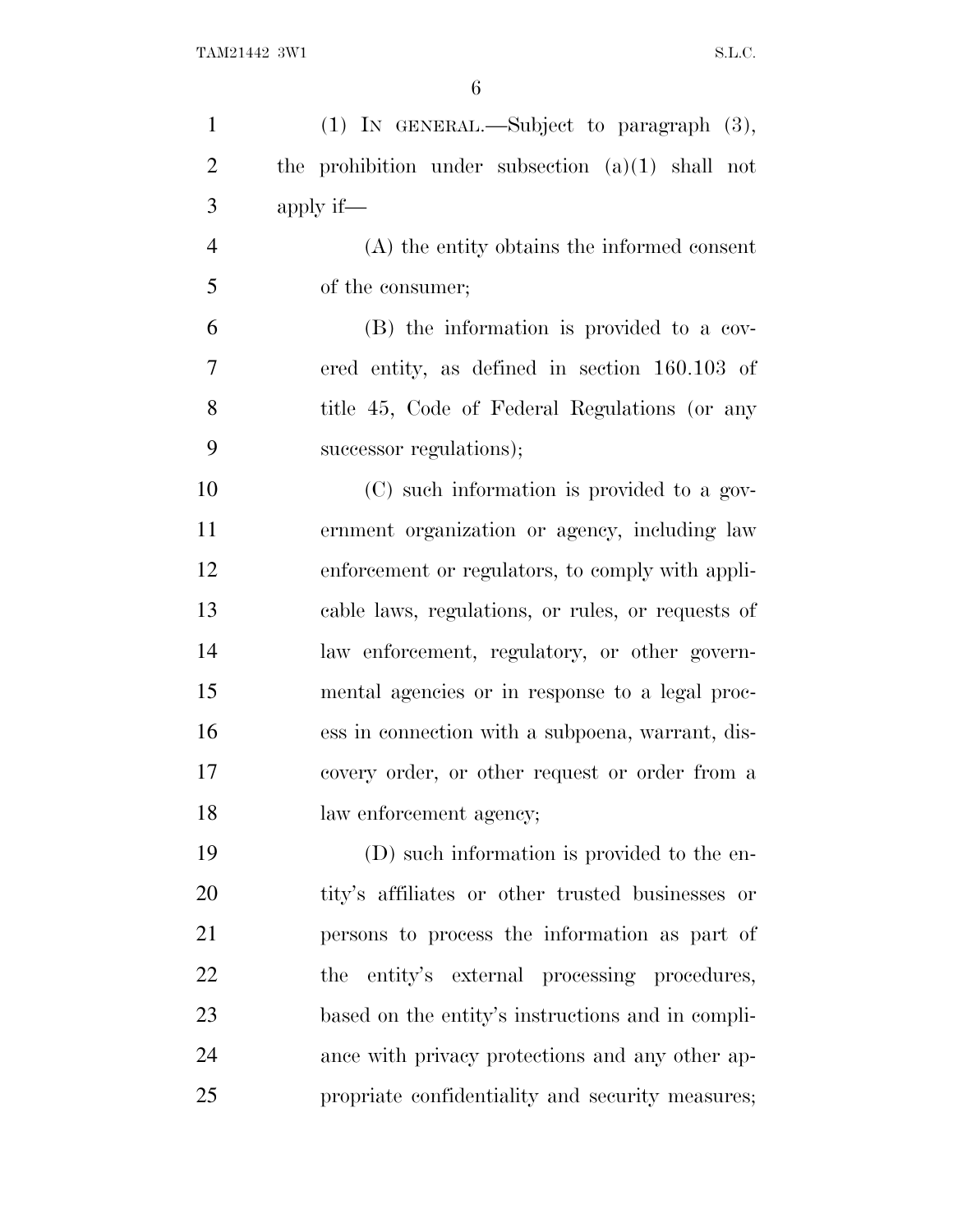| $\mathbf{1}$   | (E) such information is provided in con-           |
|----------------|----------------------------------------------------|
| $\overline{2}$ | nection with a substantial corporate transaction   |
| 3              | of the entity, such as the transfer of ownership,  |
| $\overline{4}$ | a merger, consolidation, asset sale, or bank-      |
| 5              | ruptcy or insolvency; or                           |
| 6              | (F) such information is provided to aca-           |
| $\overline{7}$ | demic, medical, research institutions, or other    |
| 8              | nonprofit organizations acting in the public in-   |
| 9              | terest for the purpose of detecting or respond-    |
| 10             | ing to security incidents; preventing fraud; con-  |
| 11             | ducting scientific, historical, or statistical re- |
| 12             | search; or preserving the security and safety of   |
| 13             | people or property.                                |
| 14             | (2) TRANSFERS TO FOREIGN ENTITIES.—Sub-            |
| 15             | ject to paragraph (3), the prohibition under sub-  |
| 16             | section $(a)(2)$ shall not apply if—               |
| 17             | $(A)$ the transfer is made only for limited        |
| 18             | and specific purposes consistent with the con-     |
| 19             | sent provided by the individual and with assur-    |
| 20             | ances that the recipient will notify the entity    |
| 21             | providing the data if such recipient makes a de-   |
| 22             | termination that it can no longer use the data     |
| 23             | consistent with such consent;                      |
| 24             | (B) the entity transferring the information        |
| 25             | determines that the recipient of the information   |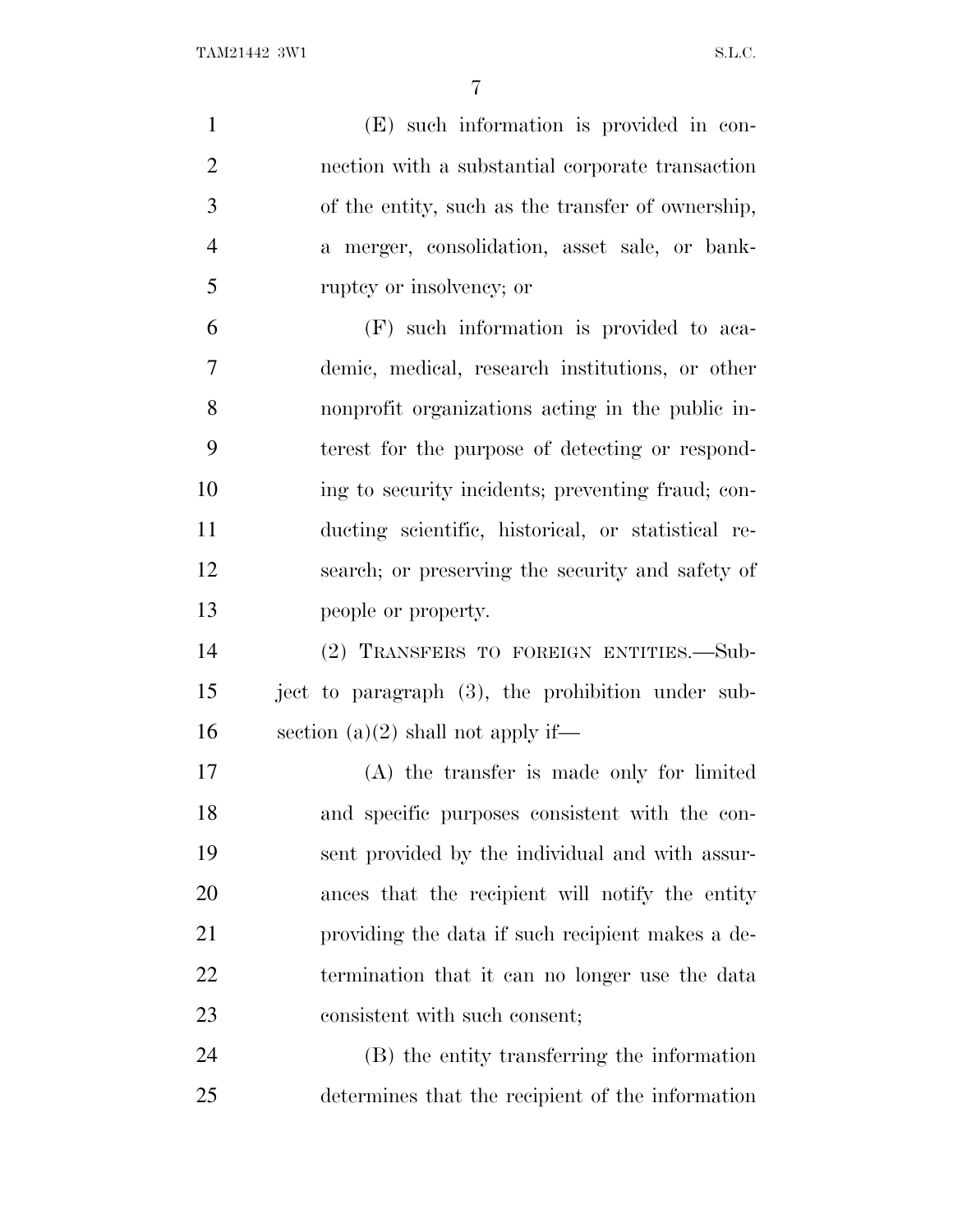will provide the same level of privacy protection as is required by the entity transferring the in-formation;

 (C) the entity transferring the information takes reasonable and appropriate steps to en- sure that the third party effectively processes the personal information transferred in a man- ner consistent with the third party's obligations under the second party's privacy principles; and

 (D) the entity transferring the information agrees to take reasonable steps to stop and re- mediate unauthorized processing of information by the entity to whom such information is transferred.

 (3) LIMITATION.—None of the exceptions under paragraphs (1) and (2) shall supersede any contrary rule promulgated by the Federal Trade Commission that is in effect on the date of enactment of this Act.

20 (c) TREATMENT OF CONSUMER HEALTH INFORMA- TION AS PROTECTED HEALTH INFORMATION.—If a cov- ered entity or business associate, acting in its capacity as a business associate, receives consumer health information generated by a personal consumer device at any time for any reason, such consumer health information is consid